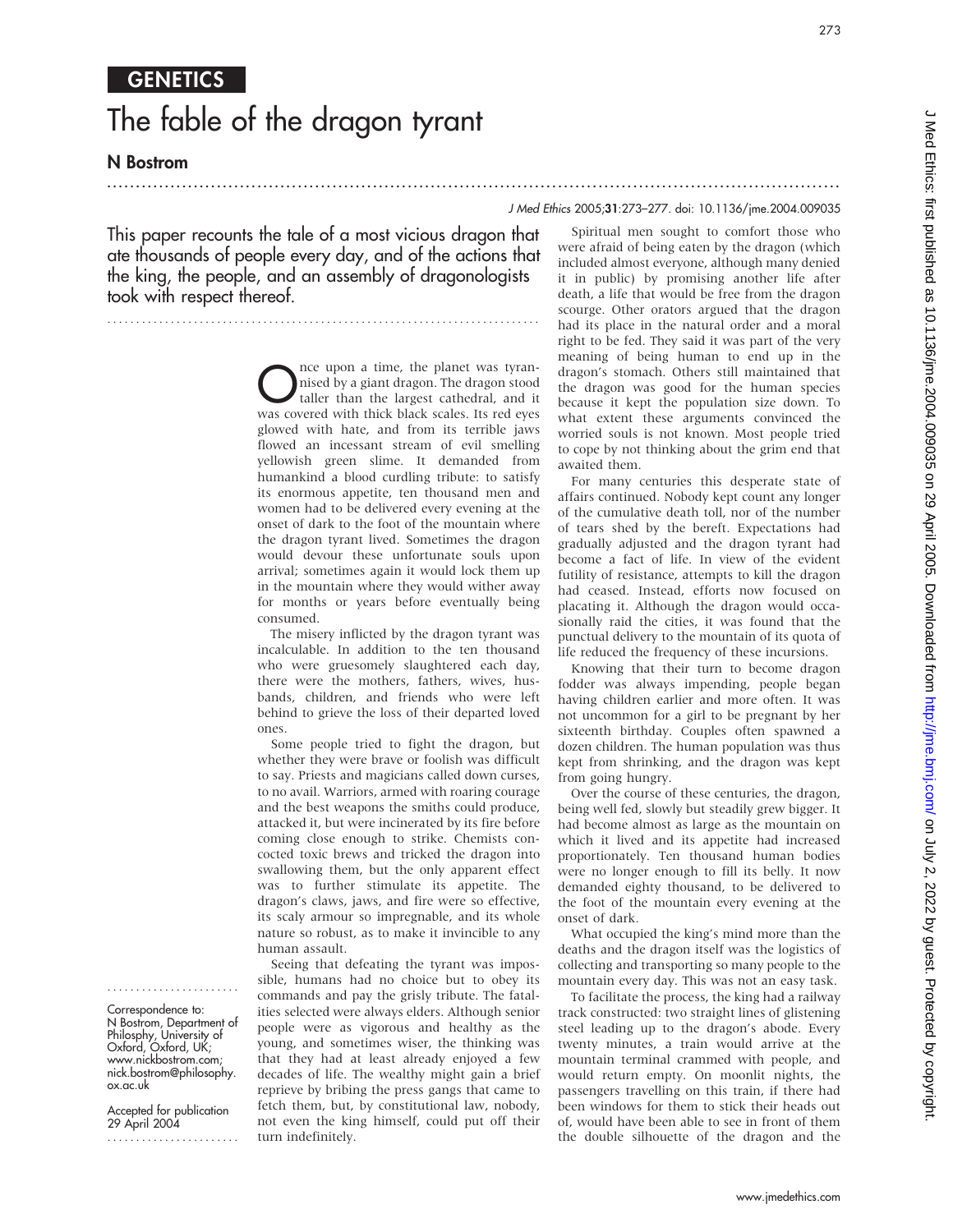mountain, and two glowing red eyes, like the beams from a pair of giant lighthouses, pointing the way to annihilation.

Servants were employed by the king in large numbers to administer the tribute. There were registrars who kept track of whose turn it was to be sent. There were people collectors who would be dispatched in special carts to fetch the designated people. Often travelling at breakneck speed, they would rush their cargo either to a railway station or directly to the mountain. There were clerks who administered the pensions paid to the decimated families who were no longer able to support themselves. There were comforters who would travel with the doomed on their way to the dragon, trying to ease their anguish with spirits and drugs.

There was, moreover, a cadre of dragonologists, who studied how these logistical processes could be made more efficient. Some dragonologists also conducted studies of the dragon's physiology and behaviour, and collected samples its shed scales, the slime that drooled from its jaws, its lost teeth, and its excrements, which were specked with fragments of human bone. All these items were painstakingly annotated and archived. The more the beast was understood, the more the general perception of its invincibility was confirmed. Its black scales, in particular, were harder than any material known to man, and there seemed no way to make as much as a scratch in its armour.

To finance all these activities, the king levied heavy taxes on his people. Dragon related expenditures, already accounting for one seventh of the economy, were growing even faster than the dragon itself.

Humanity is a curious species. Every once in a while, somebody gets a good idea. Others copy the idea, adding to it their own improvements. Over time, many wondrous tools and systems are developed. Some of these devices—calculators, thermometers, microscopes, and the glass vials that the chemists use to boil and distil liquids—serve to make it easier to generate and try out new ideas, including ideas that expedite the process of idea generation.

Thus the great wheel of invention, which had turned at an almost imperceptibly slow pace in the older ages, gradually began to accelerate.

Sages predicted that a day would come when technology would enable humans to fly and do many other astonishing things. One of the sages, who was held in high esteem by some of the other sages but whose eccentric manners had made him a social outcast and recluse, went so far as to predict that technology would eventually make it possible to build a contraption that could kill the dragon tyrant.

The king's scholars, however, dismissed these ideas. They said that humans were far too heavy to fly and in any case lacked feathers. As for the impossible notion that the dragon tyrant could be killed, history books recounted hundreds of attempts to do just that, not one of which had been successful. ''We all know that this man had some irresponsible ideas,'' a scholar of letters later wrote in his obituary of the reclusive sage who had by then been sent off to be devoured by the beast whose demise he had foretold, ''but his writings were quite entertaining and perhaps we should be grateful to the dragon for making possible the interesting genre of dragon bashing literature which reveals so much about the culture of angst!''

Meanwhile, the wheel of invention kept turning. Mere decades later, humans did fly and accomplished many other astonishing things.

A few iconoclastic dragonologists began arguing for a new attack on the dragon tyrant. Killing the dragon would not be easy, they said, but if some material could be invented that was harder than the dragon's armour, and if this material could be fashioned into some kind of projectile, then maybe the feat would be possible. At first, the iconoclasts' ideas were rejected by their dragonologist peers on grounds that no known material was harder than dragon scales. But after working on the problem for many years, one of the iconoclasts succeeded in demonstrating that a dragon scale could be pierced by an object made of a certain composite material. Many dragonologists who had previously been sceptical now joined the iconoclasts. Engineers calculated that a huge projectile could be made of this material and launched with sufficient force to penetrate the dragon's armour.

The manufacture of the needed quantity of the composite material would, however, be expensive.

A group of several eminent engineers and dragonologists sent a petition to the king asking for funding to build the antidragon projectile. At the time when the petition was sent, the king was preoccupied with leading his army into war against a tiger. The tiger had killed a farmer and subsequently disappeared into the jungle. There was widespread fear in the countryside that the tiger might come out and strike again. The king had the jungle surrounded and ordered his troops to begin slashing their way through it. At the conclusion of the campaign, the king could announce that all 163 tigers in the jungle, including presumably the murderous one, had been hunted down and killed. During the tumult of the war, however, the petition had been lost or forgotten.

The petitioners therefore sent another appeal. This time they received a reply from one of the king's secretaries saying that the king would consider their request after he was done reviewing the annual dragon administration budget. This year's budget was the largest to date and included funding for a new railway track to the mountain. A second track was deemed necessary, as the original track could no longer support the increasing traffic. (The tribute demanded by the dragon tyrant had increased to one hundred thousand human beings, to be delivered to the foot of the mountain every evening at the onset of dark.) When the budget was finally approved, however, reports were coming from a remote part of the country that a village was suffering from a rattlesnake infestation. The king had to leave urgently to mobilise his army and ride off to defeat this new threat. The antidragonists' appeal was filed away in a dusty cabinet in the castle basement.

The antidragonists met again to decide what was to be done. The debate was animated and continued long into the night. It was almost daybreak when they finally resolved to take the matter to the people. Over the following weeks, they travelled around the country, gave public lectures, and explained their proposal to anyone who would listen. At first, people were sceptical. They had been taught in school that the dragon tyrant was invincible and that the sacrifices it demanded had to be accepted as a fact of life. Yet when they learnt about the new composite material and about the designs for the projectile, many became intrigued. In increasing numbers, citizens flocked to the antidragonist lectures. Activists started organising public rallies in support of the proposal.

When the king read about these meetings in the newspaper, he summoned his advisors and asked them what they thought about them. They informed him about the petitions that had been sent but told him that the antidragonists were troublemakers whose teachings were causing public unrest. It was much better for the social order, they said, that the people accepted the inevitability of the dragon tyrant tribute. The dragon administration provided many jobs that would be lost if the dragon was slaughtered. There was no known social good coming from the conquest of the dragon. In any case, the king's coffers were currently nearly empty after the two military campaigns and the funding set aside for the second railway line. The king, who was at the time enjoying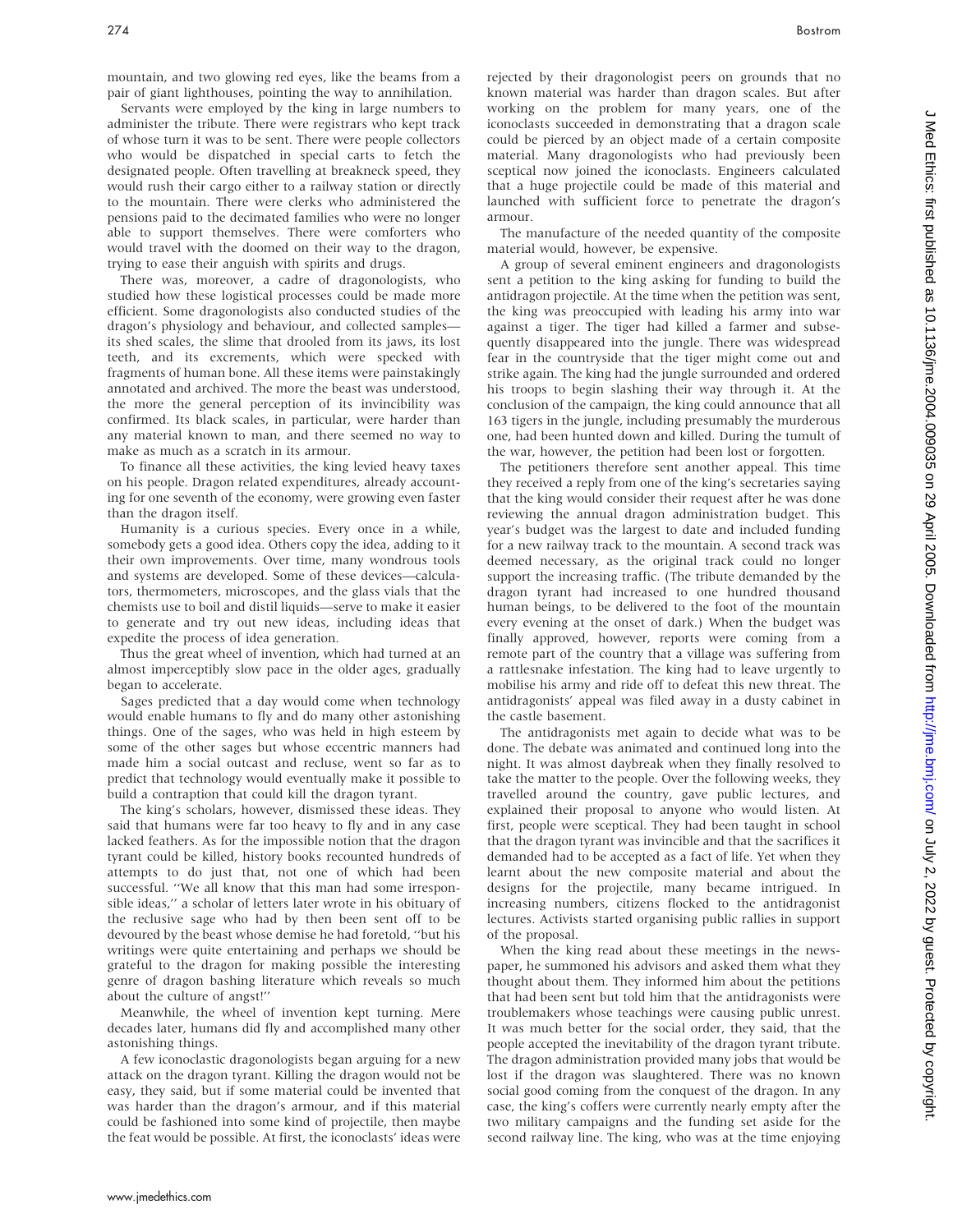great popularity for having vanquished the rattlesnake infestation, listened to his advisors' arguments but worried that he might lose some of his popular support if he was seen to ignore the antidragonist petition. He therefore decided to hold an open hearing. Leading dragonologists, ministers of the state, and interested members of the public were invited to attend.

The meeting took place on the darkest day of the year, just before the Christmas holidays, in the largest hall of the royal castle. The hall was packed to the last seat and people were crowding in the aisles. The mood was charged with an earnest intensity normally reserved for pivotal wartime sessions.

After the king had welcomed everyone, he gave the floor to the leading scientist behind the antidragonist proposal, a woman with a serious, almost stern expression on her face. She proceeded to explain in clear language how the proposed device would work and how the requisite amount of the composite material could be manufactured. Given the requested amount of funding, it should be possible to complete the work in fifteen to twenty years. With an even greater amount of funding, it might be possible to do it in as little as twelve years. There could, however, be no absolute guarantee that it would work. The crowd followed her presentation intently.

Next to speak was the king's chief advisor for morality, a man with a booming voice that easily filled the auditorium.

''Let us grant that this woman is correct about the science and that the project is technologically possible, although I don't think that has actually been proven. Now she desires that we get rid of the dragon. Presumably, she thinks she's got the right not to be chewed up by the dragon. How wilful and presumptuous. The finitude of human life is a blessing for every individual, whether he knows it or not. Getting rid of the dragon, which might seem like such a convenient thing to do, would undermine our human dignity. The preoccupation with killing the dragon will deflect us from realising more fully the aspirations to which our lives naturally point, from living well rather than merely staying alive. It is debasing, yes debasing, for a person to want to continue his or her mediocre life for as long as possible without worrying about some of the higher questions about what life is to be used for. But I tell you, the nature of the dragon is to eat humans, and our own species specified nature is truly and nobly fulfilled only by getting eaten by it...''

The audience listened respectfully to this highly decorated speaker. The phrases were so eloquent that it was hard to resist the feeling that some deep thoughts must lurk behind them, although nobody could quite grasp what they were. Surely, words coming from such a distinguished appointee of the king must have profound substance.

The speaker next in line was a spiritual sage who was widely respected for his kindness and gentleness as well as for his devotion. As he strode to the podium, a small boy yelled out from the audience: ''The dragon is bad!''

The boy's parents turned bright red and began hushing and scolding the child. But the sage said: ''Let the boy speak. He is probably wiser than an old fool like me.''

At first, the boy was too scared and confused to move but when he saw the genuinely friendly smile on the sage's face and the outreached hand, he obediently took it and followed the sage up to the podium. ''Now, there's a brave little man,'' said the sage. ''Are you afraid of the dragon?''

''I want my granny back,'' said the boy.

''Did the dragon take your granny away?''

''Yes,'' the boy said, tears welling up in his large frightened eyes. ''Granny promised that she would teach me how to bake gingerbread cookies for Christmas. She said that we would make a little house out of gingerbread and little gingerbread men that would live in it. Then those people in white clothes came and took Granny away to the dragon...The dragon is bad and it eats people…I want my Granny back!''

At this point the child was crying so hard that the sage had to return him to his parents.

There were several other speakers that evening, but the child's simple testimony had punctured the rhetorical balloon that the king's ministers had tried to inflate. The people were backing the antidragonists, and by the end of the evening even the king had come to recognise the reason and the humanity of their cause. In his closing statement, he simply said: ''Let's do it!''

As the news spread, celebrations erupted in the streets. Those who had been campaigning for the antidragonists toasted each other and drank to the future of humanity.

The next morning, a billion people woke up and realised that their turn to be sent to the dragon would come before the projectile would be completed. A tipping point was reached. Whereas before, active support for the antidragonist cause had been limited to a small group of visionaries, it now became the number one priority and concern on everybody's mind. The abstract notion of ''the general will'' took on an almost tangible intensity and concreteness. Mass rallies raised money for the projectile project and urged the king to increase the level of state support. The king responded to these appeals. In his New Year address, he announced that he would pass an extra appropriations bill to support the project at a high level of funding; additionally, he would sell off his summer castle and some of his land and make a large personal donation. ''I believe that this nation should commit itself to achieving the goal, before this decade is out, of freeing the world from the ancient scourge of the dragon tyrant.''

Thus started a great technological race against time. The concept of an antidragon projectile was simple, but to make it a reality required solutions to a thousand smaller technical problems, each of which required dozens of time consuming steps and missteps. Test missiles were fired but fell dead to the ground or flew off in the wrong direction. In one tragic accident, a wayward missile landed on a hospital and killed several hundred patients and staff. Now, however, there was a real seriousness of purpose, and the tests continued even as the corpses were being dug out from the debris.

Despite almost unlimited funding and round the clock work by the technicians, the king's deadline could not be met. The decade concluded and the dragon was still alive and well. The effort, however, was getting closer. A prototype missile had been successfully test fired. Production of the core, made of the expensive composite material, was on schedule for its completion to coincide with the finishing of the fully tested and debugged missile shell into which it was to be loaded. The launch date was set to be the following year's New Year's Eve, exactly twelve years after the project's official inauguration. The best selling Christmas gift that year was a calendar that counted down the days to time zero, the proceeds going to the projectile project.

The king had undergone a personal transformation from his earlier frivolous and thoughtless self. He now spent as much time as he could in the laboratories and the manufacturing plants, encouraging the workers, and praising their toil. Sometimes he would bring a sleeping bag and spend the night on a noisy machine floor. He even studied and tried to understand the technical aspects of their work. Yet he confined himself to giving moral support and refrained from meddling in technical and managerial matters.

Seven days before New Year, the woman who had made the case for the project almost twelve years earlier, and was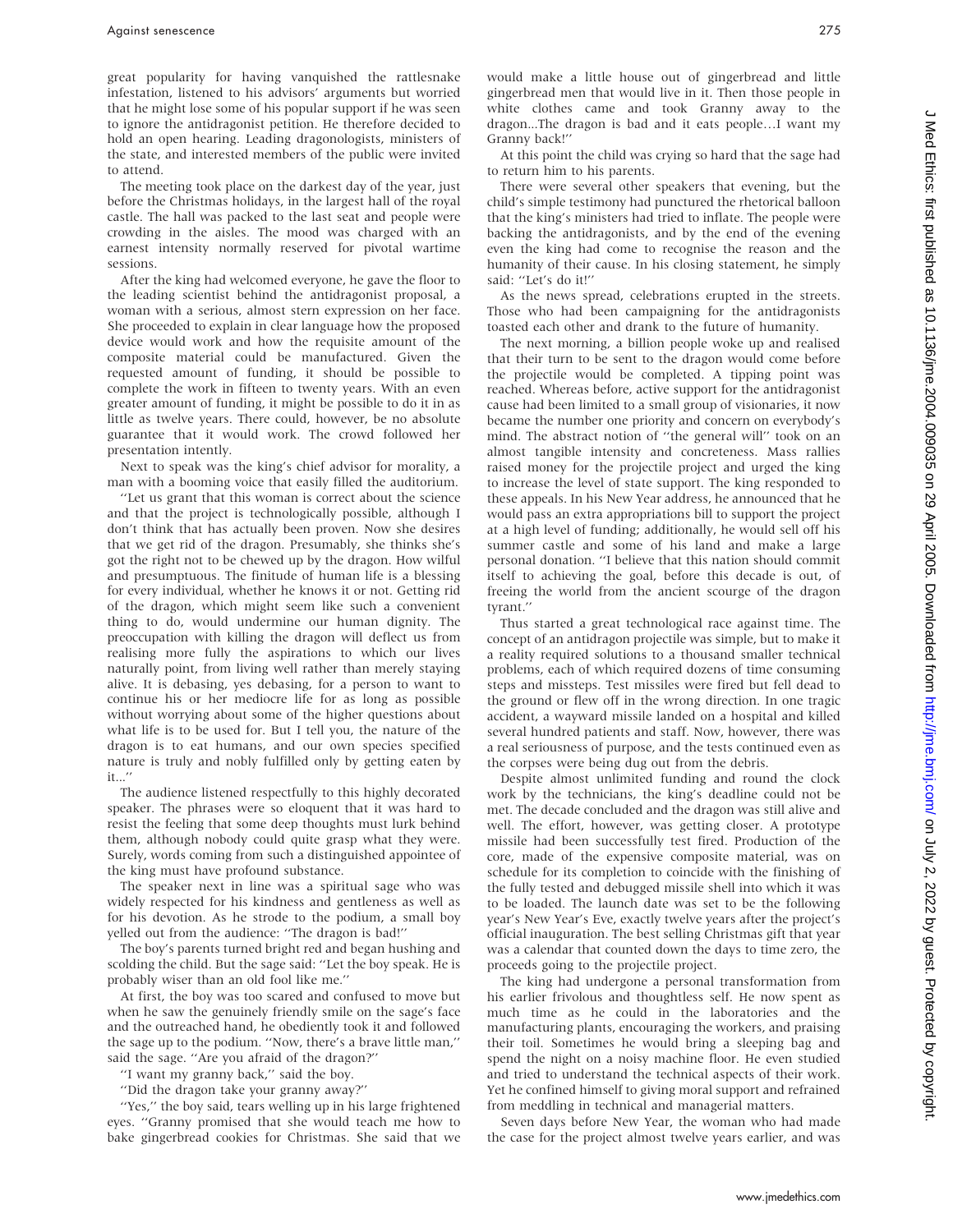now its chief executive, came to the royal castle and requested an urgent audience with the king. When the king got her note, he excused himself to the foreign dignitaries whom he was reluctantly entertaining at the annual Christmas dinner and hurried off to the private room where the scientist was waiting. As always of late, she looked pale and worn from her long working hours. This evening, however, the king also thought he could detect a ray of relief and satisfaction in her eyes.

She told him that the missile had been deployed, the core had been loaded, everything had been triple checked, they were ready to launch, and would the king give his final go ahead. The king sank down in an armchair and closed his eyes. He was thinking hard. By launching the projectile tonight, one week early, seven hundred thousand people would be saved. Yet if something went wrong, if it missed its target and hit the mountain instead, it would be a disaster. A new core would have to be constructed from scratch and the project would be set back by some four years. He sat there, silently, for almost an hour. Just as the scientist had become convinced that he had fallen asleep, he opened his eyes and said in a firm voice: ''No. I want you to go right back to the lab. I want you to check and then recheck everything again.'' The scientist could not help a sigh escaping her; but she nodded and left.

The last day of the year was cold and overcast, but there was no wind, which meant good launch conditions. The sun was setting. Technicians were scuttling around making the final adjustments and giving everything one last check. The king and his closest advisors were observing from a platform close to the launch pad. Further away, behind a fence, large numbers of the public had assembled to witness the great event. A large clock was showing the countdown: fifty minutes to go.

An advisor tapped the king on the shoulder and drew his attention to the fence. There was some tumult. Somebody had apparently jumped the fence and was running toward the platform where the king sat. Security quickly caught up with him. He was handcuffed and taken away. The king turned his attention back to the launch pad, and to the mountain in the background. In front of it, he could see the dark slumped profile of the dragon. It was eating.

Some twenty minutes later, the king was surprised to see the handcuffed man reappearing a short distance from the platform. His nose was bleeding and he was accompanied by two security guards. The man appeared to be in frenzied state. When he spotted the king, he began shouting at the top of his lungs: ''The last train! The last train! Stop the last train!''

''Who is this young man?'' said the king. ''His face seems familiar, but I cannot quite place him. What does he want? Let him come up.''

The young man was a junior clerk in the ministry of transportation, and the reason for his frenzy was that he had discovered that his father was on the last train to the mountain. The king had ordered the train traffic to continue, fearing that any disruption might cause the dragon to stir and leave the open field in front of the mountain where it now spent most of its time. The young man begged the king to issue a recall order for the last train, which was due to arrive at the mountain terminal five minutes before time zero.

''I cannot do it,'' said the king, ''I cannot take the risk.''

''But the trains frequently run five minutes late. The dragon won't notice! Please!''

The young man was kneeling before the king, imploring him to save his father's life and the lives of the other thousand passengers onboard that last train.

The king looked down at the pleading, bloodied face of the young man, but he bit his lip, and shook his head. The young man continued to wail even as the guards carried him off the platform: ''Please! Stop the last train! Please!''

The king stood silent and motionless, until, after a while, the wailing suddenly ceased. The king looked up and glanced over at the countdown clock: five minutes remaining.

Four minutes. Three minutes. Two minutes.

The last technician left the launch pad.

30 seconds. 20 seconds. Ten, nine, eight…

As a ball of fire enveloped the launch pad and the missile shot out, the spectators instinctively rose to the tips of their toes, and all eyes fixated at the front end of the white flame from the rocket's afterburners, heading towards the distant mountain. The masses, the king, the low and the high, the young and the old, it was as if at this moment they shared a single awareness, a single conscious experience: that white flame, shooting into the dark, embodying the human spirit, its fear and its hope…striking at the heart of evil. The silhouette on the horizon tumbled, and fell. A thousand voices of pure joy rose from the assembled masses, joined seconds later by a deafening drawn out thud from the collapsing monster as if the Earth itself was drawing a sigh of relief. After centuries of oppression, humanity at last was free from the cruel tyranny of the dragon.

The joy cry resolved into a jubilating chant: ''Long live the king! Long live us all!'' The king's advisors, like everybody that night, were as happy as children; they embraced each other and congratulated the king: ''We did it! We did it!''

The king, however, answered in a broken voice: ''Yes, we did it, we killed the dragon today. But damn, why did we start so late? This could have been done five, maybe ten years ago! Millions of people wouldn't have had to die.''

The king stepped off the platform and walked up to the young man in handcuffs, who was sitting on the ground. There he fell down on his knees. ''Forgive me! Oh my God, please forgive me!''

#### MORAL

Stories about ageing have traditionally focused on the need for graceful accommodation. The recommended solution to diminishing vigour and impending death was resignation coupled with an effort to achieve closure in practical affairs and personal relationships. Given that nothing could be done to prevent or retard ageing, this focus made sense. Rather than fretting about the inevitable, one could aim for peace of mind.

Today we face a different situation. Although we still lack effective and acceptable means for slowing the ageing process, we can identify research directions that might lead to the development of such means in the foreseeable future.<sup>1</sup>

"Deathist" stories and ideologies, which counsel passive acceptance, are no longer harmless sources of consolation. They are reckless and dangerous barriers to urgently needed action.

Many distinguished technologists and scientists tell us that it will become possible to retard, and eventually to halt and reverse, human senescence. A recent straw poll at the 10th Congress of the International Association of Biomedical

i Calorie restriction (a diet low in calories but high in nutrients) extends maximal lifespan and delays the onset of age related illnesses in all species that have been tested. Preliminary results from an ongoing study on rhesus and squirrel monkeys show similar effects. It seems quite likely that calorie restriction would work for our species too. Few humans, however, would be willing to put themselves through a lifelong hunger/ diet. Some researchers are searching for calorie restriction mimetics compounds that elicit the desirable effects of lowered caloric intake without us having to go hungry.